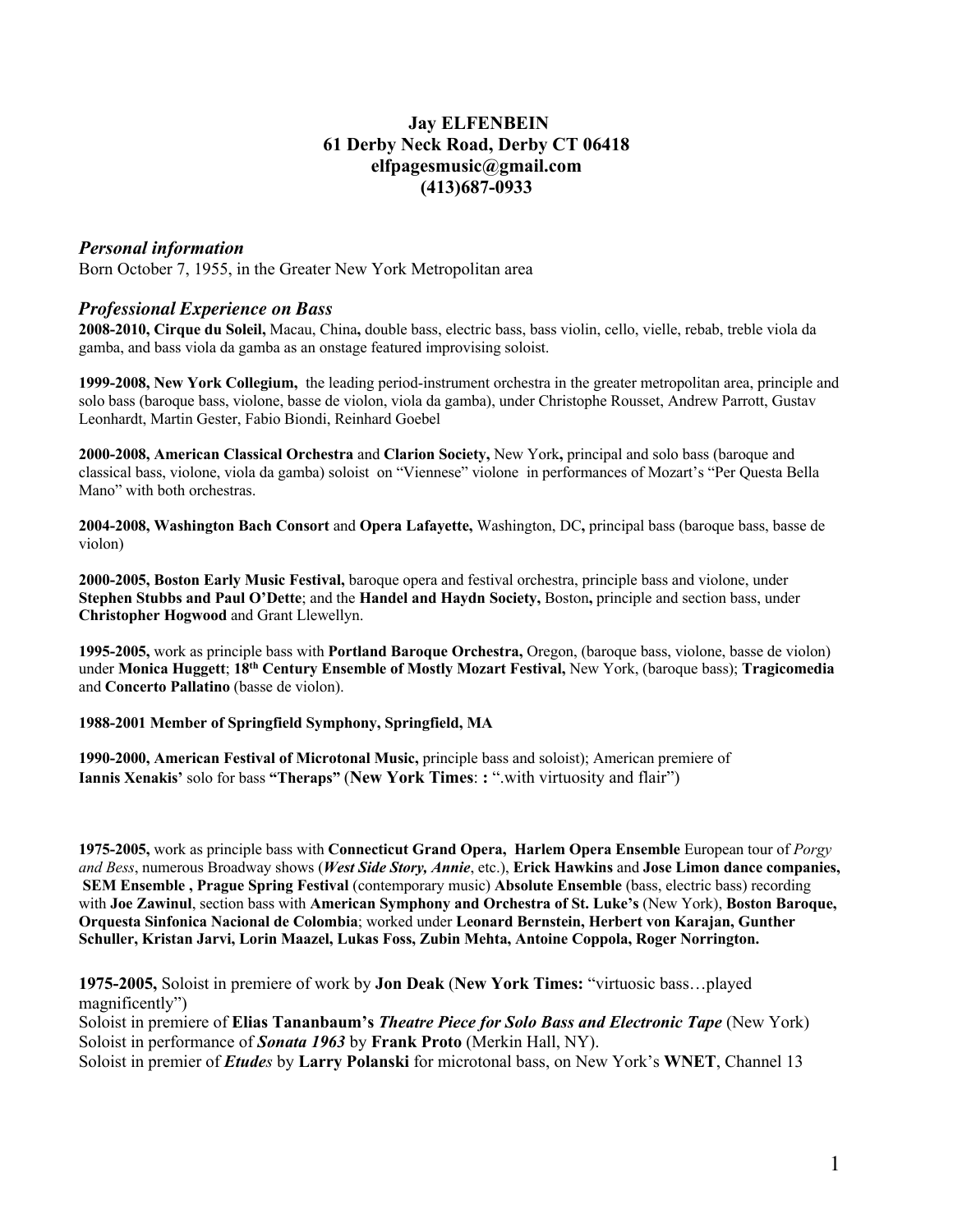## *Education*

**Master of Music Degree in Jazz Composition and Arranging, University of Massachusetts** 2019 **Professional Diploma in performance** on double bass from **Juilliard** (New York) 1986 **Studies** at **Manhattan School of Music,** 1976-79 **Bass studies** with **David Walter** 1975-79, 1984-86 **Viola da Gamba studies** with **Mary Springfels, Lawrence Dreyfus, Margariet Tindemans, Susie Napper**

### *Awards*

**Claus Adam Award** for outstanding performance and leadership (**New Music Orchestral Project**) Composer's grant from **Meet the Composer**; **Puffin Grant** for the **Ivory Consort** (my medieval group) **Helen Stanton Award** (grant) for microtonal music from **National Orchestral Association**

## *Teaching Experience*

Over forty years' experience teaching private double bass, electric bass, and viola da gamba, as well as composition, theory, jazz style, and arranging

Presented various workshops on Renaisance, Baroque, and modern improvisational styles at the Viola da Gamba Society and **Amherst Early Music Festival**, as well as private workshops.

Lecture-demonstration on history of stringed instruments at the International Society of Bassists 2007 convention Three years' all-size string instruction and orchestral training for 4<sup>th</sup> to 8<sup>th</sup> grades in New York City school Masterclasses, ensemble coaching and lecture-demonstrations at **Hong Kong Academy of the Performing Arts**

# *Professional Viola da Gamba Experience*

*Solo Performances on bass viol:* **Bach Passions** (both) for, among others: **Choral Society of Washington** at the **Kennedy Center**, under **Norman Scribner New York Collegium** at **Brooklyn Academy of Music Church of the Ascension Choir**, under **Dennis Keene** (NYC)  **Washington Bach Consort**, under **Reilly Lewis** (Washington, DC) **St John the Divine**, under **Harold Rosenbaum** (NYC) **Westminster Choir College** (Princeton, NJ) **Telemann**, *Sonata for Gamba and Flute in G minor,* **Amherst Early Music Festival** (MA) **Rogniono**, *Music for Viola Bastarda* (virtuoso Italian gamba), performances in NYC and University of Richmond (VA) **Buxtehude**, *Sonata in D* (solo) and *Jubilate Domino* (obbligato) at **St. Peter's** and **St. Bart's** (NYC) **Buxtehude**, *Sonata for Gamba and Violone,* **Long Island Baroque JS Bach**, gamba sonatas in G and D, recital with harpsichordist **Irina Rees** (Rehoboth, MA) **Marais, Abel, Hume**, and others at various NYC recitals *Ensemble Work:* **The Orchestra of St. Luke's** (NYC) **The New York Collegium**, under **Andrew Parrot Early Music New York**, under **Fred Renz**

**Philomel** (Philadelphia, PA)

**Fuma Sacra**, under **Andrew McGill** (**Westminster Choir College**, Princeton, NJ)

**The Dryden Ensemble** (Princeton, NJ)

Performances of Bach, Schutz, Monteverdi, Couperin, and others as obbligato and/or continuo gambist for **Clarion, Rutgers Summerfest** (NJ), **Columbia University,** and many Tri-State area churches.